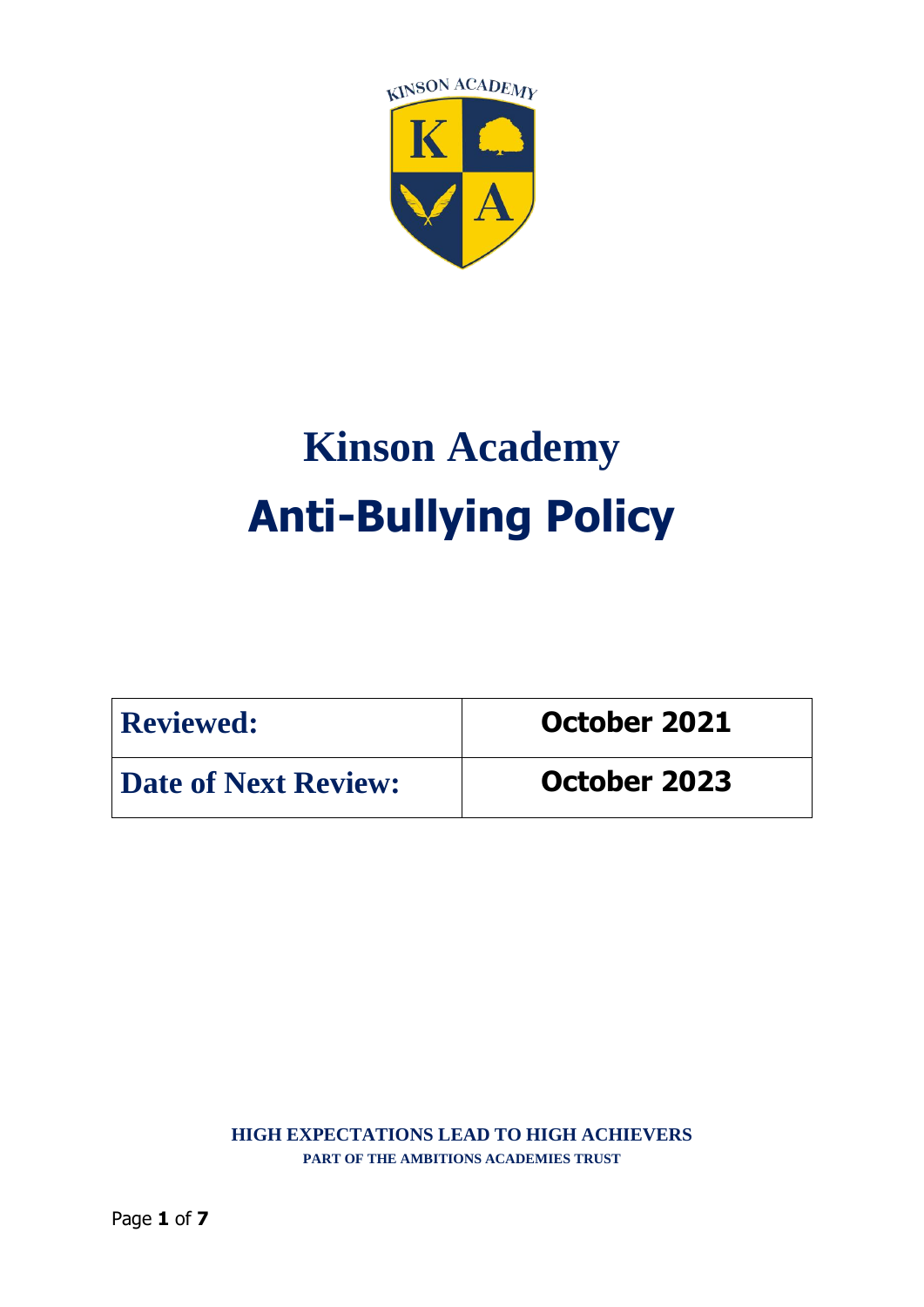# **Introduction**

Bullying of any kind is unacceptable in our school. Our anti-bullying policy ensures that all our children can learn in a supportive, caring and safe environment without fear of being bullied. We are a Tell Someone Academy. This means that anyone who knows that bullying is happening is expected to tell the staff, parents or a trusted adult. If bullying does occur, all pupils should be able to tell and know that incidents will be dealt with promptly and effectively.

## **What is bullying?**

Bullying is the use of aggression with the intention of hurting another person. Bullying results in pain and distress to the victim, it can be direct (physical/verbal) or indirect (being ignored or cyber bullying). It is different from other types of aggressive behaviour because it is defined as something that happens more than once and is targeted specifically at an individual or group.

The children are taught that Bullying means **S**everal **T**imes **O**n **P**urpose.

Bullying can be:

- Emotional being unfriendly, excluding, tormenting e.g. hiding books, threatening gestures;
- Physical pushing, kicking, hitting, punching or any use of violence;
- Sexual unwanted physical contact or sexually abusive comments;
- Verbal name-calling, sarcasm, spreading rumours, teasing;
- Cyber all areas of the internet, such as email and internet chat room misuse; mobile threats by text messaging and phone call; misuse of associated technology i.e. camera and video facilities.

It can also include material bullying which includes damage to belongings and extortion. Perpetrators may use different pretexts as the basis of their bullying, basing their comments or actions on:

- The religious background or faith of the person bullied;
- A disability, perceived physical difficulty or Special Educational Need;
- The race of the victim e.g. racist name calling, taunts, graffiti or gestures;
- The sexuality of the victim e.g. homophobic bullying.

## **Bullying is not:**

It is important to understand that bullying is not the odd occasional falling out with friends, name calling, arguments or when the occasional "joke" is played on someone. Children do sometimes fall out or say things because they are upset. When occasional problems of this kind arise it is not classed as bullying. It is an important part of a child's development to learn how to deal with friendship breakdowns, the occasional name calling or childish prank.

We all have to learn how to deal with these situations and develop social skills to repair relationships.

Page **2** of **7**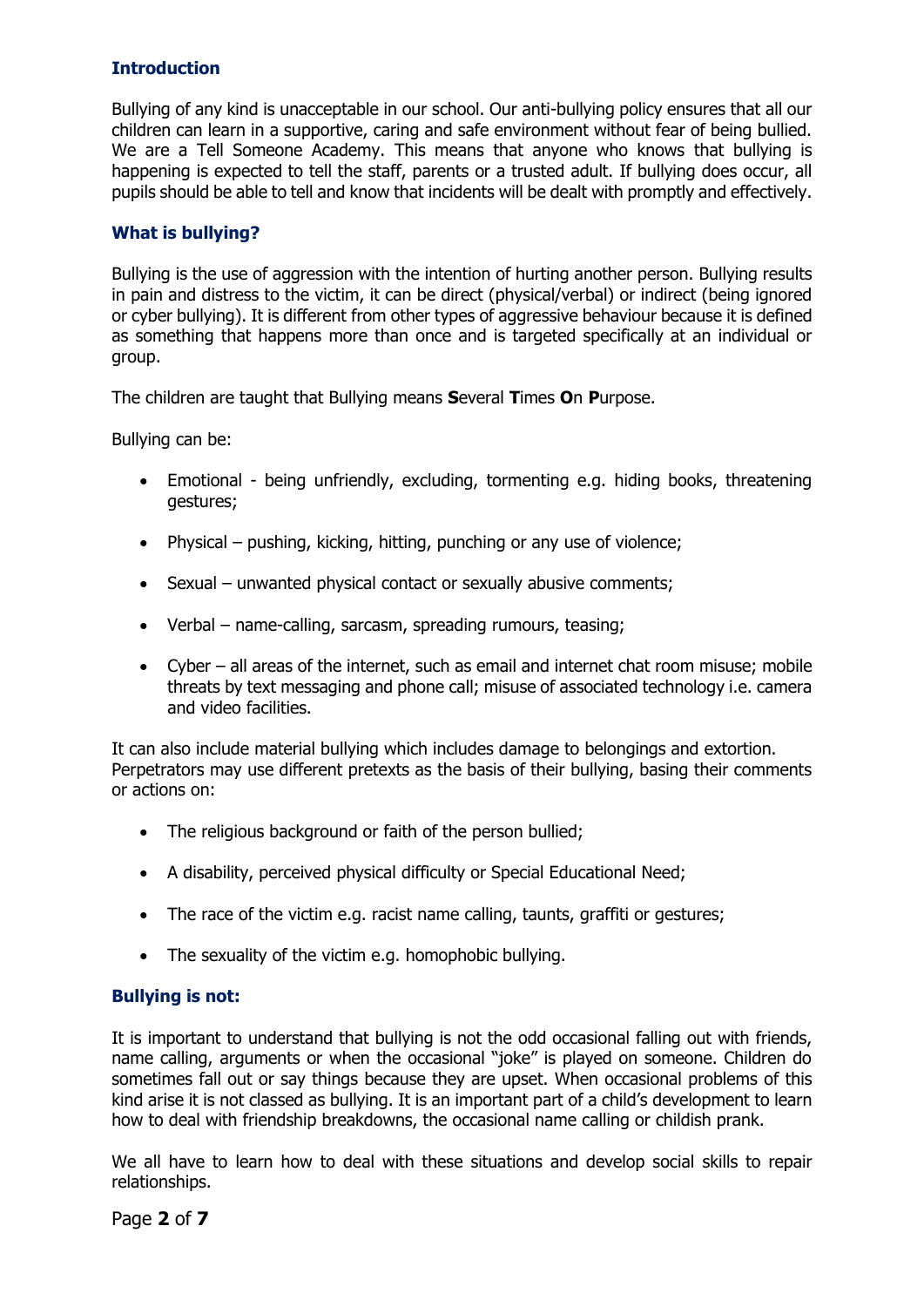## **Children**

- Children are encouraged to **S**peak **O**ut **S**traightaway;
- They are encouraged to report possible bullying to any member of staff they trust, a friend or a member of their family;
- Children may post a message in the Worry box located in the school library.
- The worry box can be used for children's concerns; they can request to talk to someone. The boxes will be checked daily by the Inclusion Team.
- Children who are "bystanders" are encouraged to support their peers by reporting any suspected bullying.

## **Anti-Bullying Ambassadors**

• At Kinson Academy, we have elected Anti-Bullying Ambassadors. The ABAs are Y6 pupils who have been voted for by their Peers to support children to feel happy and safe in the school, and act as a listening ear if needed.

## **The Role of Staff**

- All incidents of suspected bullying will be dealt with by the member of staff they are reported to;
- All members of staff are responsible for the health and well-being of the children and have a duty to respond seriously to any claim of bullying;
- If they are unable to investigate, the matter must be referred immediately to a senior member of staff;
- The Principal will also be informed and if bullying is confirmed, all instances of bullying will be recorded and monitored for patterns of behaviour on My Concern and confirmed on the Bullying Log.

#### **The Role of the Academy Advisory Committee**

The Academy Advisory Committee supports the Principal in all attempts to eliminate bullying from our Academy. The Academy Advisory Committee will not condone any bullying at all in our Academy, and any incidents of bullying that do occur will be taken very seriously, and dealt with appropriately.

#### **The Role of the Principal**

• It is the responsibility of the Principal to implement the school anti-bullying policy, and to ensure that all staff (both teaching and non-teaching) are aware of the school policy, and know how to identify and deal with incidents of bullying. The Principal reports to the Academy Advisory Committee about the effectiveness of the anti-bullying policy on request.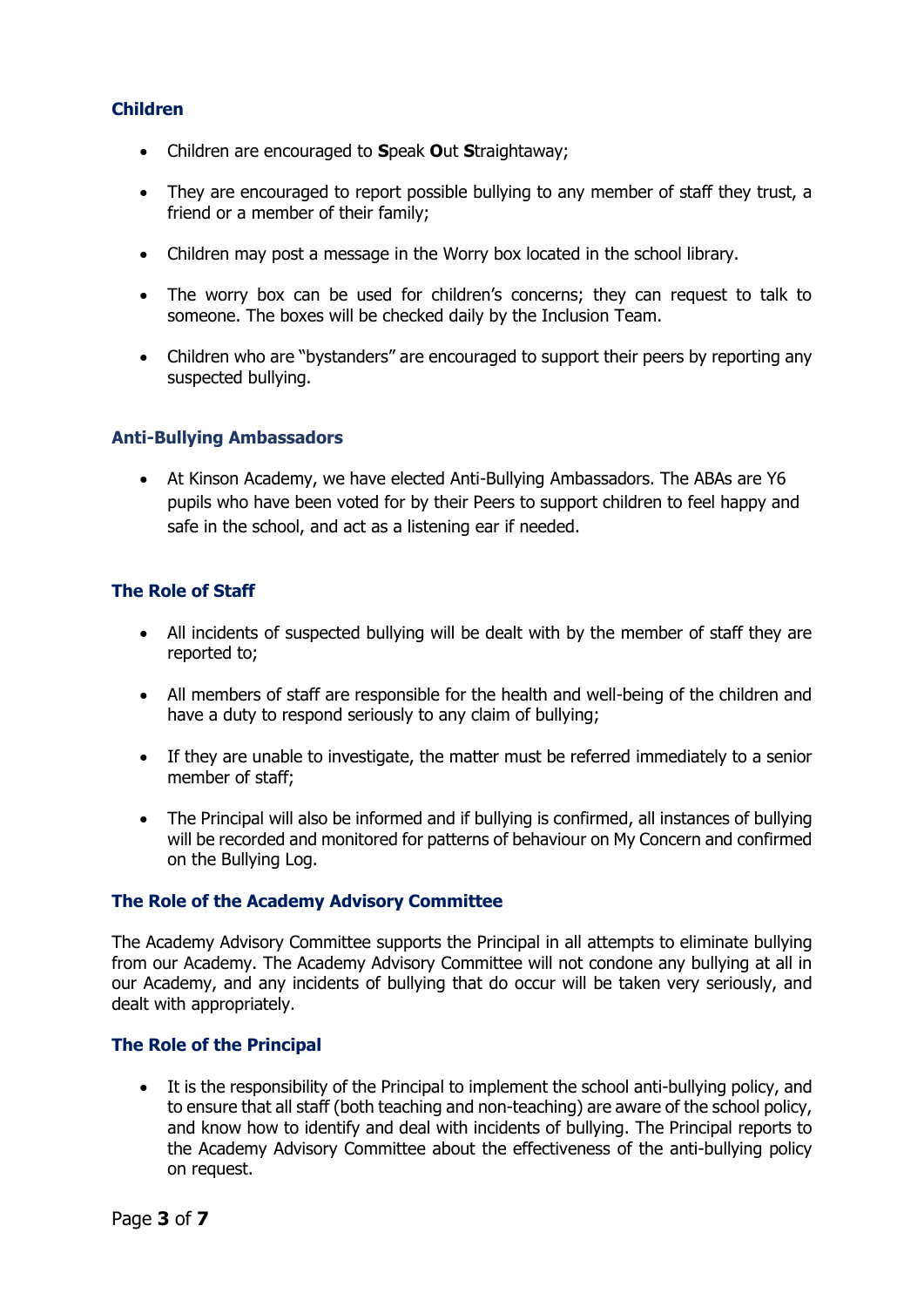- The Principal ensures that all children know that bullying is unacceptable behaviour.
- The Principal leads the school in making our vision a reality, where all members of the learning community nurture, value, respect and care for each other.

## **The Role of Anti-Bullying Champion**

- The Anti-Bullying Champion is part of the Academy's wider safeguarding Team and keeps up to date with latest's updates and supports the promotion of prevention across the Academy.
- The Anti-Bullying Champion supports staff within the Academy to follow and implement the procedures set out in the policy.
- The Anti-Bullying champion supports ABA's in their role within school, supporting peers.

#### **The Role of Parents**

- Look out for unusual behaviour in your children. (See Appendix)
- It is important that you advise your child not to fight back.
- Reinforce the Academy's policy concerning bullying and make sure your child is not afraid to ask for help.
- Parents are encouraged to share any concerns with their child's class teacher or a member of senior management.
- In serious cases parents should be informed and will be asked to come in to a meeting to discuss the problem.
- If necessary and appropriate, particularly if behaviour in school is repeated out of school, the police will be consulted.
- If your child has been bullied, please do not approach the perpetrator on the playground or their parents or involve an older child to deal with the bully. Please inform the school immediately and we will deal with it following the school procedures.

#### **Procedures – Outcomes**

#### **Victim**

- The bullying behaviour or threats of bullying must be investigated immediately, and the bullying stopped.
- Victims will be reassured that they have done nothing to deserve the bullying and that what may have happened is not their 'fault'.
- The victim will be consulted with on how to rebuild relationships with the perpetrator if they want to do this.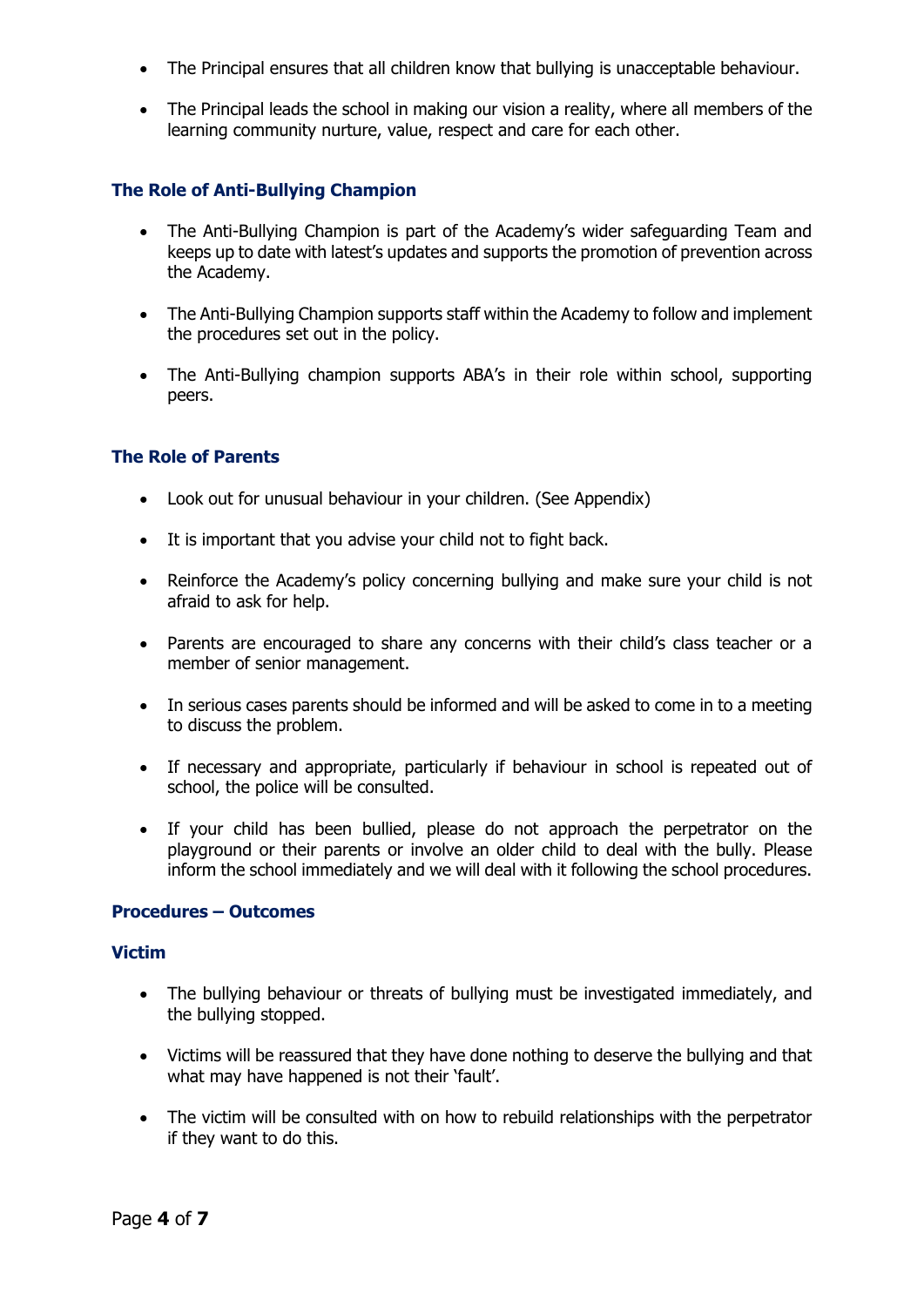- Support will be put in place to support the victim, this could include ELSA, a key adult, time out cards and referrals to outside agencies such as CAMHS (Child and Adolescent Mental Health Service) or counselling.
- Following investigations, staff will periodically 'check in' with a child that has been the victim of bullying to ensure that the child feels happy and secure at school.

## **Perpetrator**

- Most importantly, the perpetrator should be helped to realise that bullying will not be tolerated, that it must stop immediately and that there can be no re-occurrence.
- Children are helped to reflect upon their actions and to empathise with how the bullied child may feel.
- Children that have been bullies are supported to modify their behaviour this may be through a monitoring card, structured lunchtimes including pastoral support ( led by the school's anti-bullying champion) and involvement of parents to reinforce the unacceptable nature of bullying.
- Other consequences may take place such as loss of break time or other 'privileges' in school.
- After incidents have been investigated and dealt with, each case will be monitored to ensure repeated bullying does not take place.

#### **Parents**

- Parents/carers of both victim and perpetrator will be kept informed throughout the process.
- Close contact will be maintained with the victim's parents or carers to ensure that the victim adjusts positively back to school life as quickly as possible.
- Parents' views will always be considered but the Academy stresses that wherever possible reconciliation will be considered in order to provide clear resolution for all concerned while not condoning the bullying.

## **Reconciliation**

- The perpetrator will be asked at a suitable point to genuinely apologise, in writing or in person.
- Children will be encouraged to reconcile any issues over a period of time so that any injustice can be rectified.

#### **Procedures – Recording**

- All serious behaviour incidents are recorded on incident forms. These are kept in the Behaviour Log folder and are periodically checked to see if there are patterns of behaviour that may be regarded as bullying.
- Incidents are recorded on the Bullying Behaviour Incident Form, which is used to check for patterns of behaviour.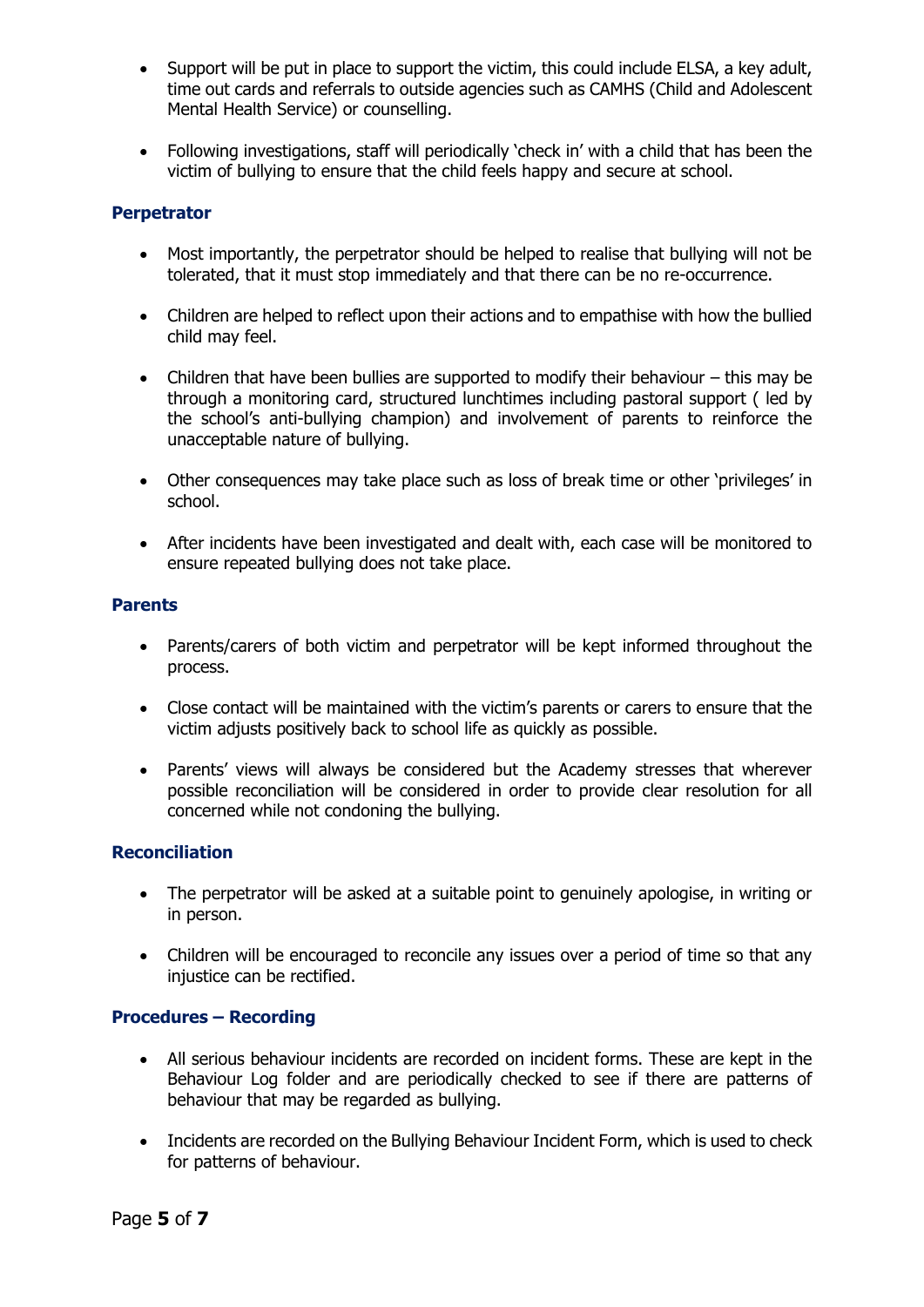- Confirmed incidents of bullying are recorded in the Bullying Log which is used to highlight repeat incidents.
- The Senior Leadership Team is responsible for co-ordinating the recording system, liaising with class teachers and other staff to ensure that incidents of bullying are not missed.
- Periodic analysis of incident forms i.e. numbers of incidents, numbers of children involved, analysis of sanctions etc. will help staff to measure the success of our policies of poor or challenging behaviour.

#### **Prevention**

We aim to help children to prevent bullying. As and when appropriate, children may be asked to:

- Write and sign class rules at the start of each year;
- Write stories or poems or draw pictures about bullying;
- Read stories about bullying or have them read to a class or assembly;
- Use role play and 'hot-seating' to help create feelings of empathy;
- Have discussions about bullying and why it should not happen.
- The Academy has a range of strategies in place to help children work and behave cooperatively in order to minimise the possibility of bullying taking place.
- The Academy has regular assemblies focussed around PSHE themes of bullying, friendship and expected behaviour.
- The Academy has a clear behaviour policy that rewards positive behaviour. The Academy rules are clear and straightforward and focus on positive attitudes.
- The Academy takes a pro-active stance towards any challenging behaviour.
- The Academy works closely with the local police to make sure that any incidents outside school are reported to the school so that children involved can then be monitored inside the Academy as appropriate.
- Children are encouraged to help perpetrators and victims reflect upon their actions.
- Both children and parents are made aware of how to use the internet safely and of the possibilities of cyber bullying.

### **High Expectations lead to High Achievers PART OF AMBITIONS ACADEMIES TRUST**